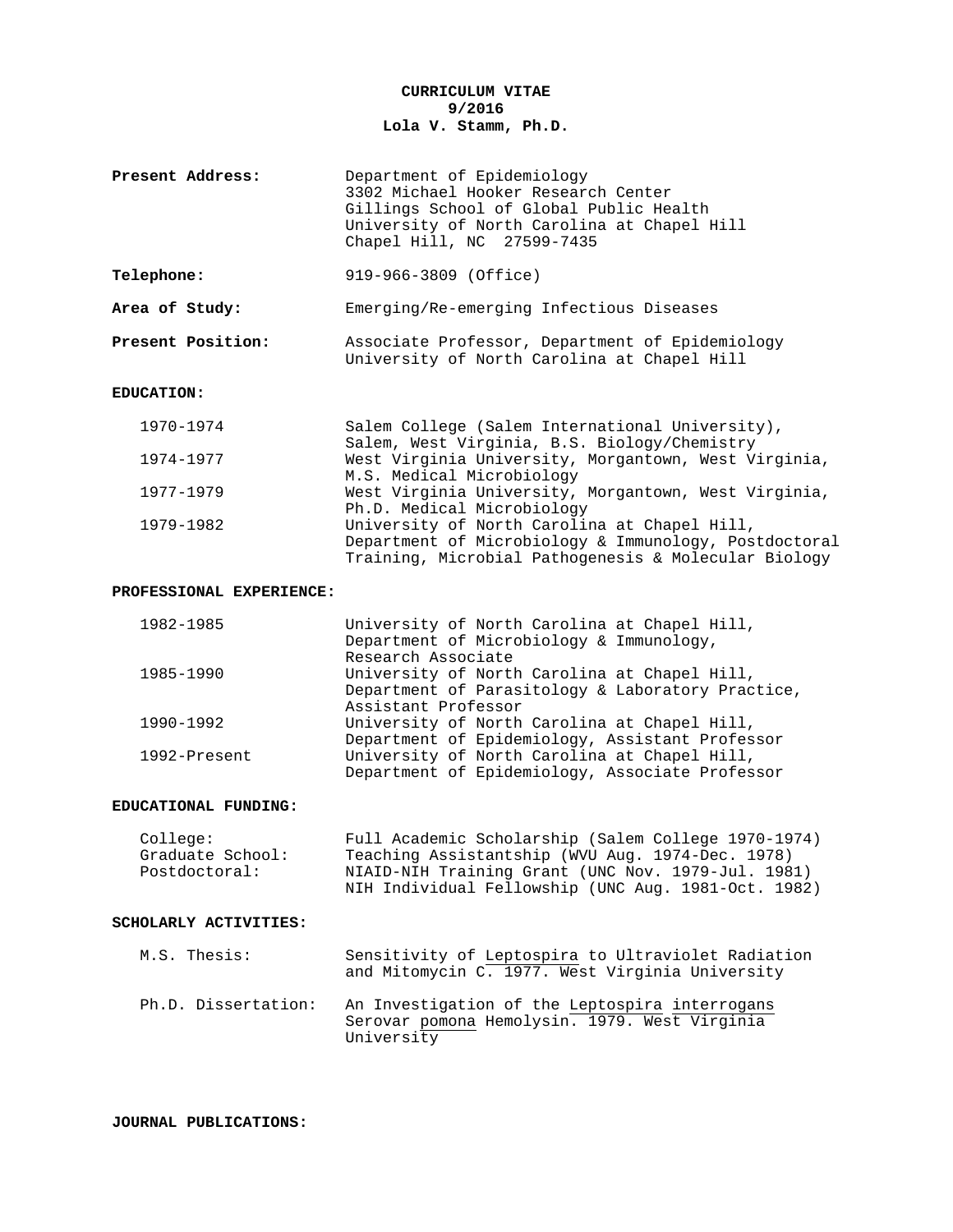- **Stamm**, L.V. and N.W. Charon. 1979. Plate assay for detection of Leptospira interrogans serovar pomona hemolysin. J. Clin. Microbiol. 10:590-592.
- **Stamm**, L.V., J.D. Folds, and P.J. Bassford, Jr. 1982. Expression of Treponema pallidum antigens in Escherichia coli K12. Infect. Immun. 36:1238-1241.
- **Stamm**, L.V. and P.J. Bassford, Jr. 1982. Cloning and expression of Treponema pallidum protein antigens in Escherichia coli. DNA 1:329-333.
- **Stamm**, L.V., T.C. Kerner, Jr., V.A. Bankaitis, and P.J. Bassford, Jr. 1983. Identification and preliminary characterization of Treponema pallidum protein antigens expressed in Escherichia coli. Infect. Immun. 41:709-721.
- Nunes-Edwards, P.L., A.B. Thiermann, P.J. Bassford, Jr., and L.V. **Stamm**. 1985. Identification and characterization of the protein antigens of Leptospira interrogans serovar hardjo. Infect. Immun. 48:492-497.
- **Stamm**, L.V. and P.J. Bassford, Jr. 1985. Cellular and extracellular protein antigens of Treponema pallidum synthesized during in vitro incubation of freshly extracted organisms. Infect. Immun. 47:799-807.
- Stapleton, J.T., L.V. **Stamm**, and P.J. Bassford, Jr. 1985. The potential for the development of antibiotic resistance in the pathogenic treponemes. Rev. Infect. Dis. 7:S314-S317.
- Dallas, W.S., P.H. Ray, J. Leong, C.D. Benedict, L.V. **Stamm**, and P.J. Bassford, Jr. 1987. Identification and purification of a recombinant Treponema pallidum basic membrane protein antigen expressed in Escherichia coli. Infect. Immun. 55:1106-1115.
- Norris, S.J., J.F. Alderete, N.H. Axelsen, M.J. Bailey, S.A. Baker-Zander, J.B. Baseman, P.J. Bassford, Jr., R.E. Baughn, A. Cockayne, P.A. Hanff, P. Hindersson, S.A. Larsen, M.A. Lovett, S.A. Lukehart, J.N. Miller, M.A. Moskophidis, F. Muller, M.V. Norgard, C.W. Penn, L.V. **Stamm**, J.D. van Embden, and K. Wicher. 1987. Identity of Treponema pallidum subsp. pallidum polypeptides: Correlation of sodium dodecyl sulfatepolyacrylamide gel electrophoresis results from different laboratories. Electrophoresis. 8:77-92.
- **Stamm**, L.V., R.L. Hodinka, P.B. Wyrick, and P.J. Bassford, Jr. 1987. Changes in the cell surface properties of Treponema pallidum that occur during in vitro incubation of freshly extracted organisms. Infect. Immun. 55:2255- 2261.
- **Stamm**, L.V. and N.W. Charon. 1988. Sensitivity of pathogenic and free-living Leptospira to ultraviolet radiation and mitomycin C. Appl. Environ. Microbiol. 54:728-733.
- **Stamm**, L.V., J.T. Stapleton, and P.J. Bassford, Jr. 1988. In vitro assay to demonstrate high-level erythromycin resistance of a clinical isolate of Treponema pallidum. Antimicrob. Agents Chemother. 32:164-169.
- **Stamm**, L.V., W.S. Dallas, P.H. Ray, and P.J. Bassford, Jr. 1988. Identification, cloning, and purification of Treponema pallidum protein antigens. Rev. Infect. Dis. 10:S403-S407.
- **Stamm**, L.V. and E.A. Parrish. 1990. In-vitro activity of azithromycin and CP-63,956 against Treponema pallidum. J. Antimicrobial Chemother. 25:S11-14.
- Gherardini, R.C., M.H. Hobbs, L.V. **Stamm**, and P.J. Bassford, Jr. 1990. Complementation of an Escherichia coli proC mutation by a gene cloned from Treponema pallidum. J. Bacteriol. 172:2996-3002.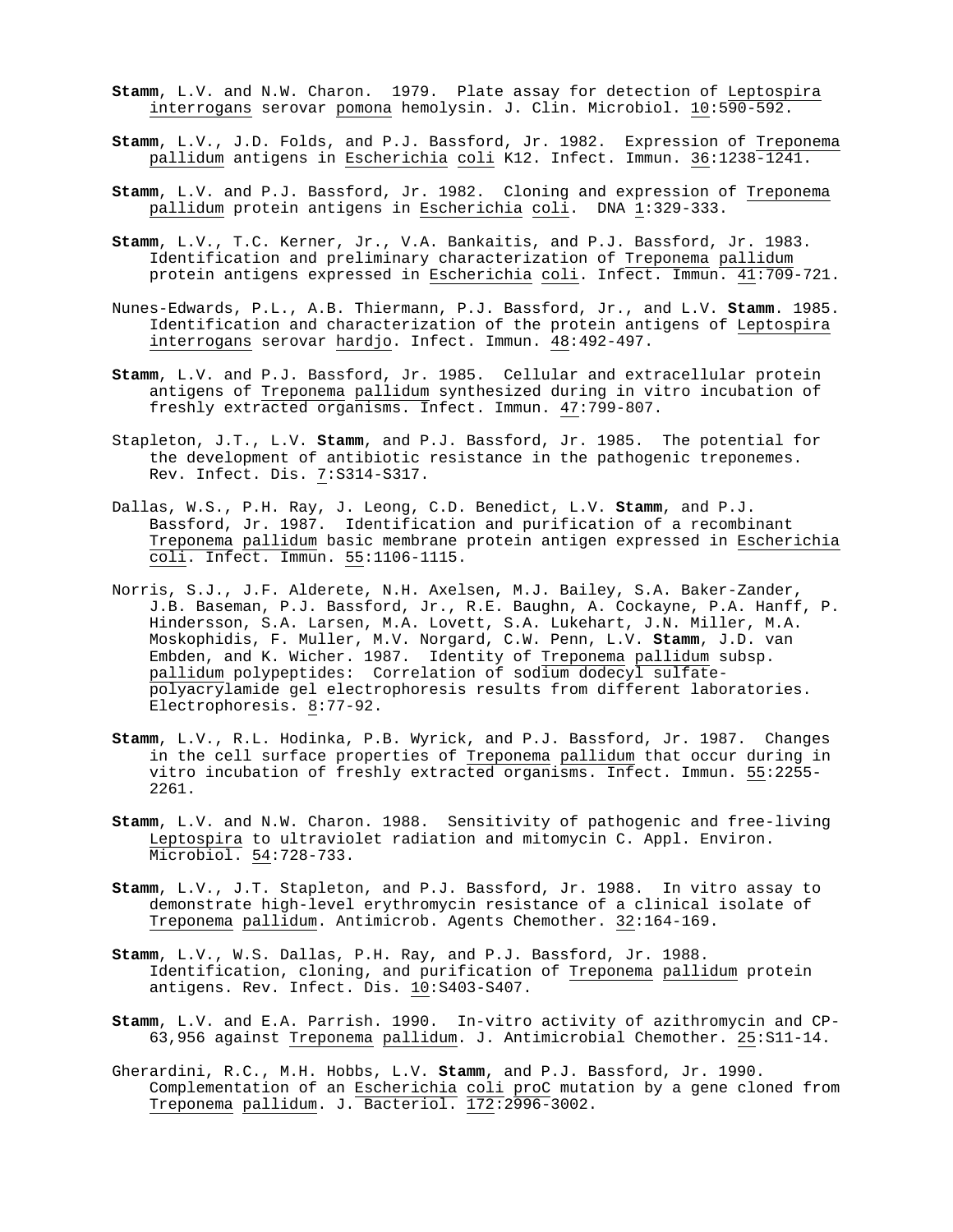- **Stamm**, L.V., E.A. Parrish, and F.C. Gherardini. 1991. Cloning of the recA gene from a free-living leptospire and distribution of RecA-like protein among spirochetes. Appl. Environ. Microbiol. 57:183-189.
- **Stamm**, L.V., F.C. Gherardini, E.A. Parrish, and C.R. Moomaw. 1991. Heat shock response of spirochetes. Infect. Immun. 59:1572-1575.
- Hubbard, C.L., F.C. Gherardini, P.J. Bassford, Jr., and L.V. **Stamm**. 1991. Molecular cloning and characterization of a 35.5 kilodalton lipoprotein of Treponema pallidum. Infect. Immun. 59:1521-1528.
- Keen, M.G., L.V. **Stamm**, and P.J. Bassford, Jr. 1992. Susceptibility of Treponema pallidum and other selected spirochetes to zidovudine. J. Antimicrob. Chemother. 29:447-453.
- Hindersson, P., D. Thomas, L. **Stamm**, C. Penn, S. Norris, and L.A. Joens. 1992. Interaction of spirochetes with the host. Res. Microbiol. 143:629- 639.
- Norris S.J. and the Treponema pallidum Polypeptide Research Group. 1993. Polypeptides of Treponema pallidum: Progress toward understanding their structural, functional and immunological roles. Microbiol. Rev. 57:750- 759.
- **Stamm**, L.V. and E.A. Parrish. 1994. Characterization of the low molecular mass proteins of virulent Treponema pallidum. Infect. Immun. 62:271-279.
- Schmitz, J., K.S. Gertis, C. Mauney, L.V. **Stamm**, and J.D. Folds. 1994. Laboratory diagnosis of congenital syphilis by IgM and IgA Western blotting. Clin. Diag. Lab. Immunol. 1:32-37.
- Hardham, J.M. and L.V. **Stamm**. 1994. Identification and characterization of the Treponema pallidum tpn50 gene: an ompA homolog. Infect. Immun. 62: 1015-1025.
- Hardham, J.M., J.G. Frye, and L.V. **Stamm**. 1995. Identification and sequences of the <u>Treponema pallidum</u> <u>fliM</u>', <u>fliY, fliP, fliQ, fliR</u> and <u>flhB</u>' genes. Gene 166:57-64.
- **Stamm**, L.V., J.G. Frye, and J.M. Hardham. 1995. Sequence of the Leptospira biflexa serovar patoc recA gene. Gene 167:339-340.
- **Stamm**, L.V., J.M. Hardham, and J.G. Frye. 1996. Expression and sequence analysis of a Trepanema pallidum gene tpn38(b), encoding an exported protein with homology to T. pallidum and Borrelia burgdorferi proteins. FEMS Microbiol. Lett. 135:57-63.
- **Stamm**, L.V., N.R. Young, and J.F. Frye. 1996. Sequences of the Salmonella typhimurium mglA and mglC genes. Gene 171:131-132.
- **Stamm**, L.V., N.R. Young, J.G. Frye, and J. M. Hardham. 1996. Identification and sequences of the Treponema pallidum mglA and mglC genes. DNA Sequence 6:293-298.
- Hardham, J.M., J.G. Frye, N.R. Young, and L.V. **Stamm**. 1997. Identification and sequences of the flhA, flhF, and orf304 genes of Treponema pallidum. DNA Sequence 7:107-116.
- Greene, S.R., L.V. **Stamm**, J.M. Hardham, N.R. Young, and J.G. Frye. 1997. Identification, sequences, and expression of Treponema pallidum chemotaxis genes. DNA Sequence 7:267-284.
- **Stamm**, L.V. and N.R. Young. 1997. Nucleotide sequence of the Treponema pallidum eno gene. DNA Sequence 7:261-265.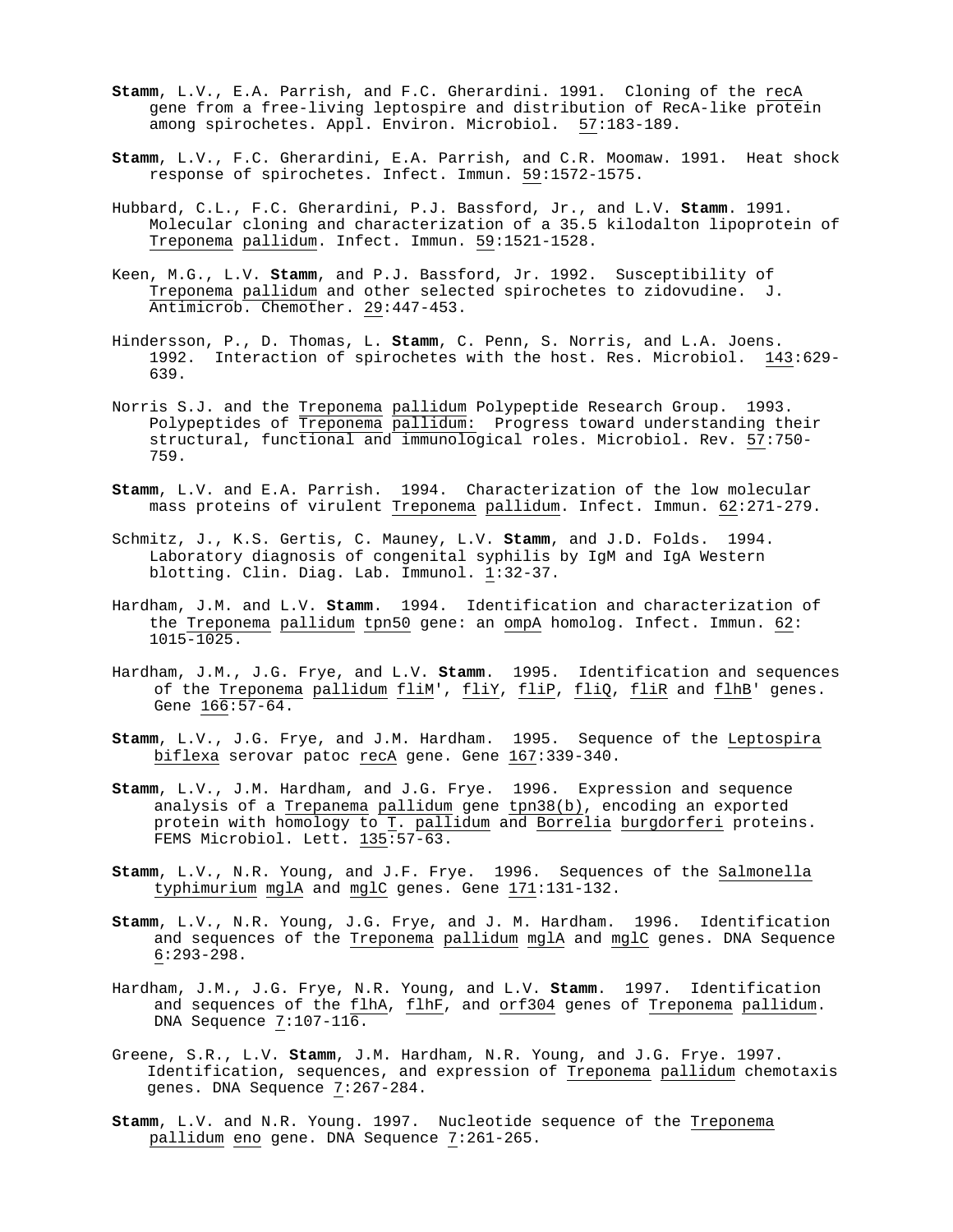- **Stamm**, L.V., S.R. Greene, and N.Y. Barnes. 1997. Identification and characterization of the gyrB gene from Treponema pallidum. FEMS Microbiol. Lett. 153:129-134.
- **Stamm**, L.V. and N.Y. Barnes. 1997. Nucleotide sequences of the proA and proB genes of Treponema pallidum, the syphilis agent. DNA Sequence 8:63-70.
- Hardham, J.M., L.V. **Stamm**, S.F. Porcella, J.G. Frye, N.Y. Barnes, J.K. Howell, S.L. Mueller, J. D. Radolf, G.W. Weinstock, and S.J. Norris. 1997. Identification and transcriptional analysis of a Treponema pallidum operon encoding a putative ABC transport system, an iron-activated repressor protein homolog, and a glycolytic pathway enzyme homolog. Gene. 197:47-64.
- **Stamm**, L.V., S. R. Greene, N.Y. Barnes, H. L. Bergen, and J. M. Hardham. 1997. Identification and characterization of a Treponema pallidum subsp. pallidum gene encoding a DNA adenine methyltransferase. FEMS Microbiol. Lett. 155:115-119.
- Greene, S.R. and L.V. **Stamm** 1997. Identification, sequence, and expression of Treponema denticola mcpA, a putative chemoreceptor gene. FEMS Microbiol Lett. 157: 245-249.
- Greene, S.R. and L.V. **Stamm**. 1998. Molecular characterization of Treponema pallidum mcp2, a putative chemotaxis protein gene. Infect. Immun. 66: 2999-3002
- **Stamm**, L.V., S.R. Greene, H.L. Bergen, J.M. Hardham and N.Y. Barnes. 1998. Identification and sequence analysis of Treponema pallidum tprJ, a member of a polymorphic multigene family. FEMS Microbiol Lett. 169:155-163.
- Greene, S.R. and L.V. **Stamm**. 1999. Molecular characterization of a chemotaxis operon in the oral spirochete, Treponema denticola. Gene. 232:59-68.
- **Stamm**, L.V. and H.L. Bergen. 1999. Molecular characterization of a flagellar (fla) operon in the oral spirochete Treponema denticola ATCC 35405. FEMS Microbiol. Lett. 179:31-36.
- **Stamm**, L.V. and H.L. Bergen. 2000. A point mutation associated with bacterial macrolide resistance is present in both 23S rRNA genes of an erythromycin resistant Treponema pallidum clinical isolate. Antimicrob. Agents Chemother. 44: 806-807.
- Greene, S.R. and L.V. **Stamm**. 2000. Molecular characterization of the gyrB region of the oral spirochete, Treponema denticola. Gene. 253:259-269.
- **Stamm**, L.V. and H.L. Bergen. 2000. The sequence-variable, single-copy tprK gene of Treponema pallidum Nichols strain UNC and Street strain 14 encodes heterogeneous TprK proteins. Infect. Immun. 68:6482-6486.
- **Stamm**, L.V, H.L. Bergen, and K.A. Shangraw. 2001. Natural rifampin resistance in Treponema spp. correlates with presence of N531 in RpoB Rif cluster 1. Antimicrob. Agents Chemother.45:2973-2974.
- **Stamm**, L.V. and H.L. Bergen. 2001. Molecular characterization of the Treponema denticola fliQ region. DNA Sequence 12:463-467.
- **Stamm**, L.V., H.L. Bergen, and R.L. Walker. 2002. Molecular typing of papillomatous digital dermatitis-associated Treponema isolates based on analysis of 16S-23S ribosomal DNA intergenic spacer regions. J. Clin. Microbiol. 40:3463-3469.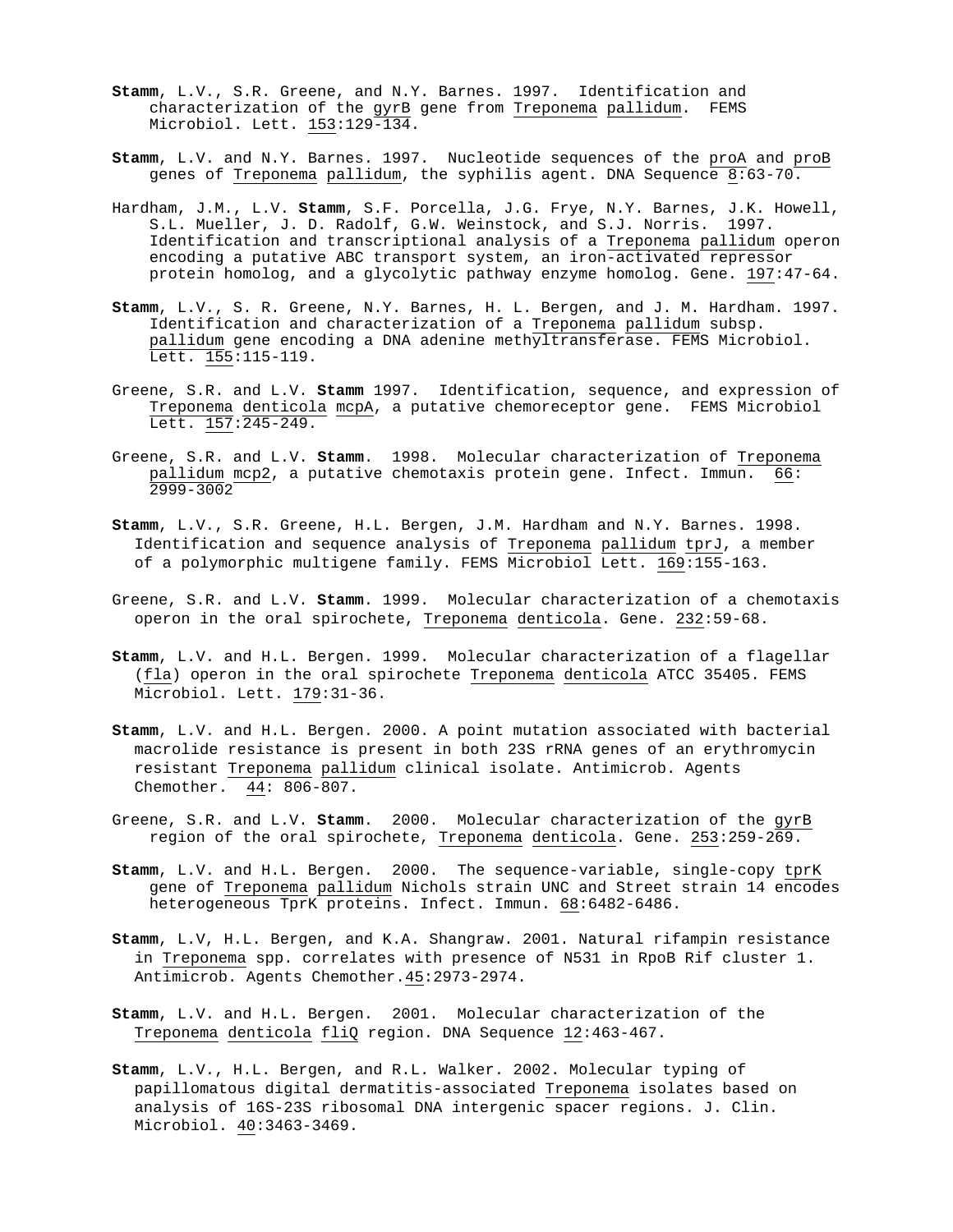- McDowell, J.V., J. Lankford, L. **Stamm**, T. Sadlon, D.L. Gordon, and R.T. Marconi. 2005. Demonstration of factor H-like protein 1 binding to Treponema denticola, a pathogen associated with periodontal disease in humans. Infect. Immun. 73:7126-7132.
- McDowell, J.V., J. Frederick, L. **Stamm**, and R.T. Marconi. 2007. Identification of the gene encoding the FhbB protein of Treponema denticola, a highly unique factor H-like protein I binding protein. Infect. Immun. 75:1050- 1054.
- **Stamm**, L.V., R.L. Walker, and D. H. Read. 2009. Genetic diversity of bovine ulcerative mammary dermatitis-associated Treponema. Vet. Microbiol. 136: 192-196.
- **Stamm**, L.V. 2010. Role of TLR4 in the host response to Vibrio vulnificus, an emerging pathogen. FEMS Immunol. Med. Microbiol. 58: 336-343.
- **Stamm**, L.V. 2010. The global challenge of antibiotic-resistant Treponema pallidum. Antimicrob. Agents Chemother. 54: 583-589.
- **Stamm**, **L.V.** and B. Mudrak. 2013. Old foes, new challenges: syphilis, cholera and TB. Future Microbiol. 8: 177-189.
- **Stamm**, L.V. and R. L. Drapp. 2014. A synthetic lymph node containing inactivated Treponema pallidum cells elicits strong, antigen-specific humoral and cellular immune responses in mice. Pathogens Dis. 70: 88-94.
- **Stamm,** L.V. and R.L. Drapp. 2014. TLR2 and TLR4 mediate the TNFα response to Vibrio vulnificus biotype 1. Pathogens Dis. 71: 357-361.

**Stamm,** L.V**.** 2014. Progress in treatment and diagnosis of yaws: hope for eradication? Lancet Glob. Health 2: e369-370

**Stamm,** L.V. 2014. Yaws- Renewed hope for eradication. JAMA Dermatol. 150: 933- 934.

**Stamm,** L.V. 2015. Syphilis: Antibiotic treatment and resistance. Epidemiol. Infect. 143: 1567-1574.

**Stamm**, L.V. 2015. Smallpox: Redux? JAMA Dermatol. 151: 13-14.

- **Stamm,** L.V. 2015. Chikungunya- Emerging threat to the United States. JAMA Dermatol. 151: 257-258.
- **Stamm,** L.V. 2015. Yaws: 110 years after Castellani's discovery of Treponema pallidum subspecies pertenue. Am. J. Trop. Med. Hyg. 93(1): 4-6.

**Stamm**, L.V. 2015. Ebola virus disease: Rapid diagnosis and timely case reporting are critical to the early response. Am. J. Trop. Med. Hyg. 93(3): 438-440.

**Stamm**, L.V. 2015. Pinta: Latin America's forgotten disease? Am. J. Trop. Med. Hyg. 93(5): 901-903.

**Stamm,** L.V. 2016. Syphilis: Re-emergence of an old foe. Microb. Cell 3(9): 363-370.

**Stamm**, L.V. 2016. Human migration and leishmaniasis- On the move. JAMA Dermatol. 152(4): 373-374.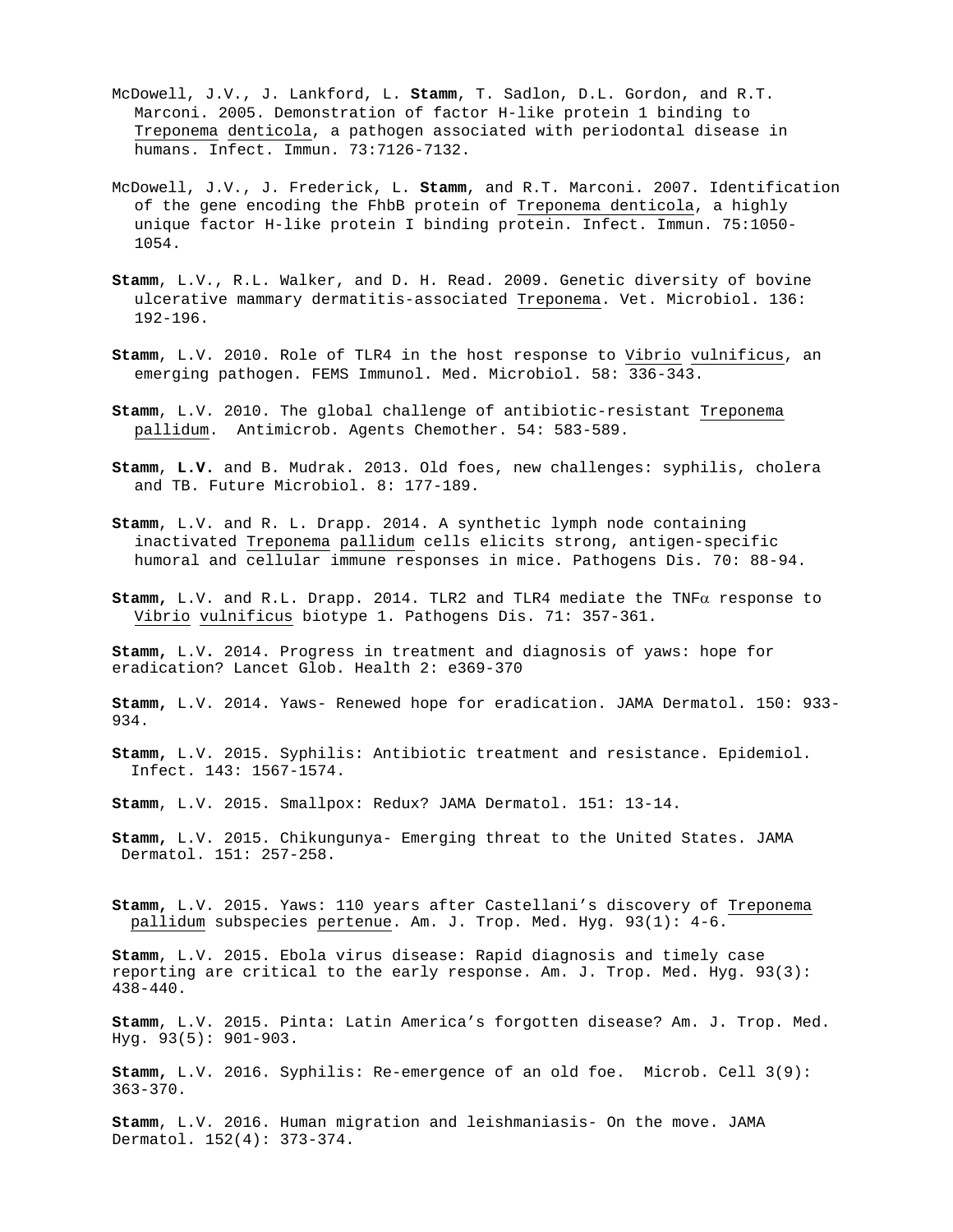Noda, A.A., N. Matos, O. Blanco, I. Rodriguez, and **L.V. Stamm**. 2016. First report of the 23S rRNA gene A2058G point mutation associated with macrolide resistance in Treponema pallidum from syphilis patients in Cuba. Sex. Tramsm. Dis.  $43(5): 332-334.$ 

**Stamm,** L.V. 2016. Zika virus in the Americas – An obscure arbovirus comes calling. JAMA Dermatol. 152(6): 621-622.

**Stamm,** L.V. 2016. Flies and yaws: Molecular studies provide new insight. EBioMedicine. In Press.

Rodriguez I., A.A. Noda, K. Ale, and L.V. **Stamm.** 2016. The Cuban experience in the elimination of mother-to-child transmission of congenital syphilis. Amer. J. Pub. Heal. 106(11): In Press.

**Stamm**, L.V. 2016. Elimination of mother-to-child transmission of syphilis in the Americas - a goal that must not slip away. Sex. Transm. Dis. Submitted.

### **BOOK CHAPTERS & OTHER PUBLICATIONS:**

**Stamm,** L.V. Chapter 11. Antibiotic Resistance in Treponema pallidum subsp. pallidum, the Syphilis Agent. In: The Pathogenic Spirochetes: Strategies for evasion of host immunity and persistence. 2012. M.E. Embers (Ed.) Springer. New York, N.Y.

**Stamm**, L.V. and D.J. Trott. Treponema and Bovine Skin Disease: Papillomatous Digital Dermatitis and Ulcerative Mammary Dermatitis. In: Pathogenic Treponema- Molecular and Cellular Biology. 2006. J.D. Radolf and S.A. Lukehart (Eds.). Caister Academic Press. Norfolk, U.K.

**Stamm**, L.V. Syphilis. In: McGraw-Hill Encyclopedia of Science and Technology. 9th Ed. 2002. 20 Volume Set. McGraw-Hill, N.Y

**Stamm**, L.V. Chapter 85. Treponema pallidum. In: Molecular Medical Microbiology. 1st Ed. 2001. 3 Volume Set. M. Sussman (Ed.) Academic Press, London, U.K.

**Stamm**, L.V. Chapter 33. Biology of Treponema pallidum. In: Sexually Transmitted Diseases. 3rd Ed. 1999. K. K. Holmes, P. F. Sparling, P-A. Mardh S.M. Lemon, W.E. Stamm, P. Piot, and J. N. Wasserheit (Eds.), McGraw-Hill, N.Y.

Greene, S.R. and L.V. **Stamm**. 1998. Isolation of spirochete DNA using the Wizard Genomic DNA purification kit. Promega Notes 68:30.

**Stamm**, L.V. and P.J. Bassford, Jr. 1989. Antibiotic resistance in Treponema pallidum. Alliance for the Prudent Use of Antibiotics (APUA) Newsletter. 7:1-3.

### *Over 20 Published Abstracts from Scientific Meetings*

#### **PROFESSIONAL SOCIETIES:**

American Society for Microbiology (ASM) Delta Omega Honorary Public Health Society (Theta Chapter)

#### **RESEARCH SUPPORT:**

NIH - National Research Service Award (NRSA). Cloning of T. pallidum DNA Coding for Surface Immunogens. Individual postdoctoral fellowship to L.V. Stamm. 8/81 - 10/82.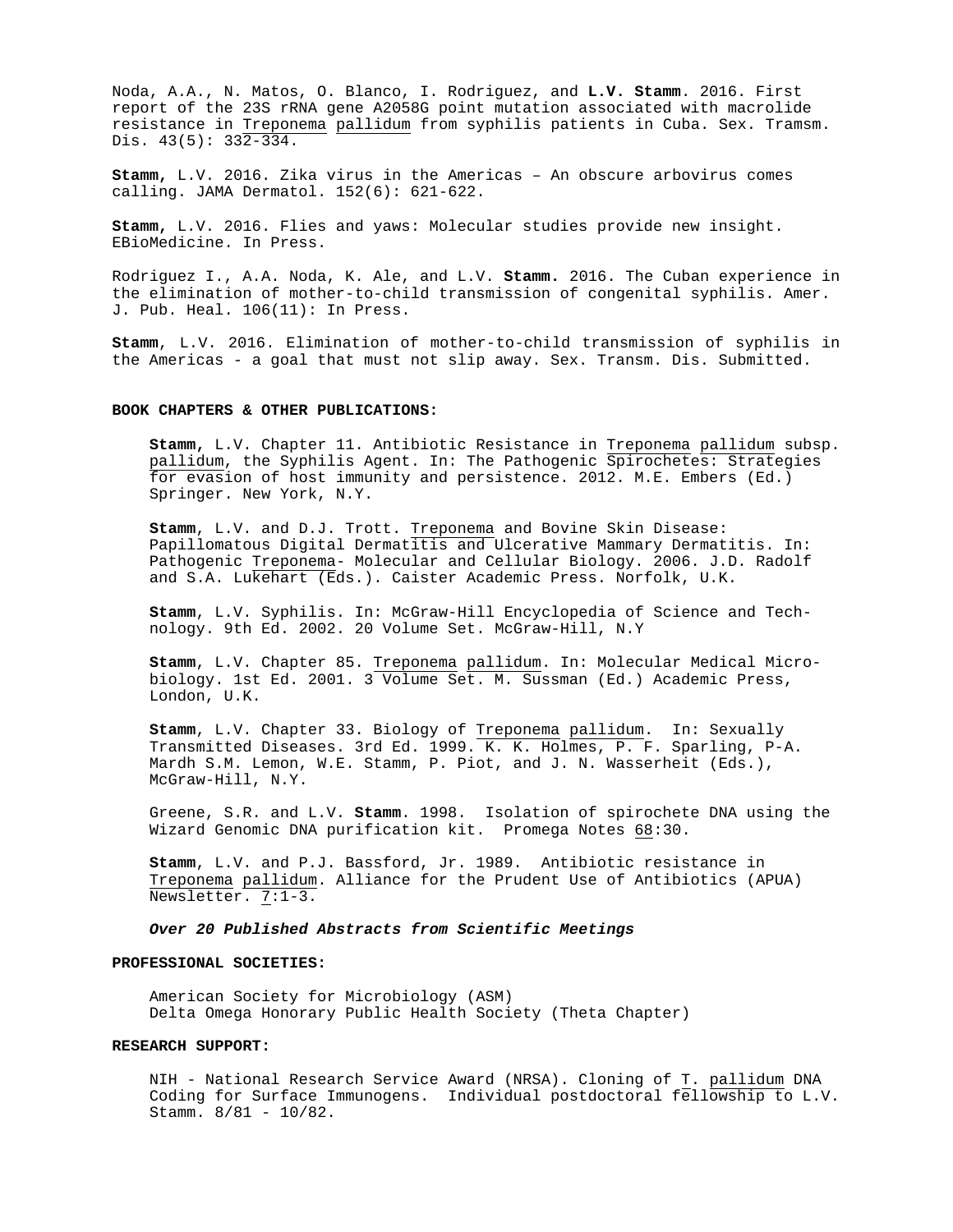USDA – NRICGP- Expression of Leptospira interrogans Surface Proteins in E. <u>coli</u> K-12. P. I. – P. J. Bassford, Jr. Research Associate – L. V. Stamm, 9/82 - 8/85. (Grant written and project directed by LVS).

Burroughs Wellcome Co.– Research Support Grant. Cloned Protein Antigens of T. pallidum. P.J. Bassford, Jr. and L. V.Stamm. 10/83-1/86.

UNC - University Research Council Grant - Identification and Characterization of Antibody-Accessible Cell Surface Protein Antigens of Treponema pallidum. L. V. Stamm. 12/85 - 12/87.

NIH - Identification and Cloning of Key T. pallidum Proteins. PI - P.J. Bassford, Jr. 8/82 - 7/90. Research Associate/Co-P.I.-L.V. Stamm - 15% Time. 8/82 - 7/87.

NIH - First Independent Research Support and Transition Award (FIRST) - Surface and Extracellular Protein Antigens of T. pallidum. PI - L.V. Stamm - 50% Time. 7/87 - 6/92. (Extended to 6/93).

NIH - North Carolina Program on Sexually Transmitted Diseases, Project 5 - Physiology of Treponema pallidum. PI - P.J. Bassford, Jr.; Co-PI - L.V. Stamm -  $15\%$  Time.  $7/88$  -  $6/91$ .

Pfizer, Inc. Research Grant - Determination of the Efficacy of the Macrolide Antibiotics Azithromycin and CP-63,956 Against T. pallidum by an In Vitro Assay. L.V. Stamm. 5% Time. 7/88 - 11/88.

University of North Carolina - Junior Faculty Development Award - Identification and Characterization of B. burgdorferi Cell Surface Proteins. L.V. Stamm. 1/1/90 - 12/31/90.

Burroughs Wellcome Co. - Research Grant. Activity of zidovudine (AZT) and 566C on T. pallidum in vivo. L.V. Stamm. 1990.

North Carolina Biotechnology Center - Antibody Accessible Cell Surface Proteins of Virulent <u>B</u>. <u>burgdorferi</u>: Identification and Evaluation of Vaccine Potential. L.V. Stamm. 10% time. 6/1/90 - 11/31/91. (Extended to 11/92).

NIH - N.C. Sexually Transmitted Diseases Cooperative Research Center - Project 4 - Molecular Studies of Treponema pallidum. PI - L.V. Stamm. 30% Time. 7/1/91 - 6/30/95.

NIH - N.C. Sexually Transmitted Diseases Cooperative Research Center - Project 4 - Molecular Studies of T. pallidum Physiology. PI - L.V. Stamm. 25% Time. 7/1/95 - 8/30/99.

NIH - Training in Sexually Transmitted Diseases and AIDS. PI - P. Frederick Sparling. Mentor - L.V. Stamm. 5% Time. 7/1/95 - 6/30/00.

UNC - Carolina Minority Postdoctoral Scholars Program. Fellowship to S.R. Greene, Ph.D., Preceptor - L.V. Stamm.  $7/96 - 8/98$ .

UNC - University Research Council Grant - Molecular Studies of the Chemotaxis System of Treponema denticola, a Periodontal Pathogen. L.V. Stamm.  $12/1/97 - 11/30/99$ . Hoechst Marion Roussel - Evaluation of the Efficacy of a New Macrolide Antibiotic (Ketolide) Against T. pallidum (Syphilis agent) Using an In Vitro Assay. PI - L.V. Stamm.  $10\frac{2}{3}$  Time  $4/99$  - 2/00.

NIH - N.C. Sexually Transmitted Diseases Coopeative Research Center - Project  $4$  - Molecular Studies of the  $\underline{r}$ .  $\underline{pallidum}$  tprJ, tprG, and tprE Genes. PI - L.V. Stamm. 25% Time.  $9/\overline{1}/99 - 8/31/\overline{04}$ .

NIH - Training in Sexually Transmitted Diseases and AIDS. PI - P. Frederick Sparling. Mentor - L.V. Stamm. 0-5% Time. 7/1/00 - 6/30/10.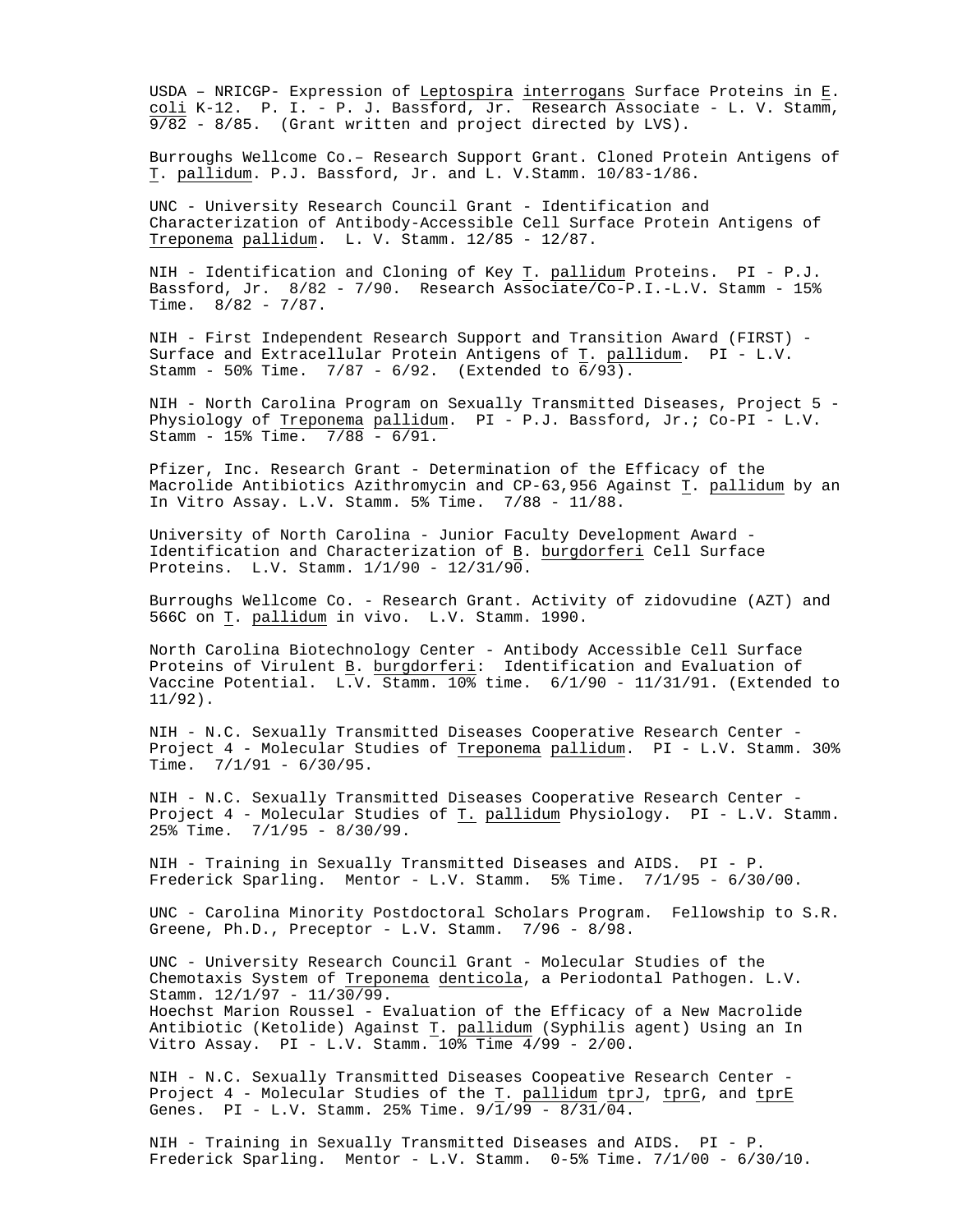NIH – RO3 – Toll-like Receptors and Host Response to Vibrio vulnificus, an Emerging Pathogen. PI – L. V. Stamm. 10% Time. 6/1/10-5/31/13.

UNC – University Research Council Grant – A Novel Approach to Syphilis Vaccine Development. L.V. Stamm. 12/1/11-11/30/13.

### **TEACHING:**

Public Health Bacteriology (PALP 150) - Course Director, Spring 1986; Fall 1986, Fall 1987, Fall 1988, and Fall 1989. Lecture and Laboratory. 4 credit hours.

Public Health Microbiology (EPID 141)- Co-Director, Spring 1992. 11 Lectures. 3 credit hours.

Guest Lecturer - Microbial Pathogenesis (Micro 120). Spring 1992.

Infectious Disease Program Seminar (Epid 302) – Co-Director, Spring 1994. 1 credit hour.

Public Health Microbiology (Epid 215) - Co-Director, Spring 1994. 11 Lectures. 4 credit hours.

Public Health Microbiology (Epid 215) - Co-Dirctor, Spring 1995. 13 Lectures. 4 credit hours.

Infectious Disease Program Seminar (Epid 302) - Participant and Discussant, Spring and Fall 1995. 1 credit hour.

Infectious Disease Epidemiology and the Health of the Public (Epid 140-8). Fall 1995. 2 Lectures. 3 credit hours.

Public Health Microbiology (Epid 215) - Co-Director, Spring 1996. 13 Lectures. 4 credit hours.

Molecular Epidemiology Techniques (Epid 141) - Guest Lecturer, Spring 1996. 1 Lecture, 1 Discussion Sesssion. 2-3 credit hours

Infectious Disease Program Seminar (Epid 302) - Participant and Discussant, Spring and Fall 1996. 1 credit hour.

Epidemiology Laboratory Practicum (Epid 359L) Spring 1996. 1 credit hour.

Infectious Disease Epidemiology and the Health of the Public (Epid 120). Fall 1996. 2 Lectures. 3 credit hours.

Public Health Microbiology (Epid 215) - Co-Director, Spring 1997. 12 Lectures. 4 credit hours.

Molecular Epidemiology Techniques (Epid 141) - Guest Lecturer, Spring 1997. 2 Lectures; 2 Discussion Sessions; 1 laboratory session. 2-3 credit hours.

Infectious Disease Program Seminar (Epid 302) - Participant and Discussant, Spring and Fall 1997. 1 credit hour.

Medical Microbiology (Medi 128) - Guest Lecturer. Spring 1997.

Infectious Disease Epidemiology and the Health of the Public (Epid 120). Fall 1997. 2 Lectures. 3 credit hours.

Public Health Microbiology (Epid 215) - Course Director, Spring 1998. 12 Lectures. 4 credit hours.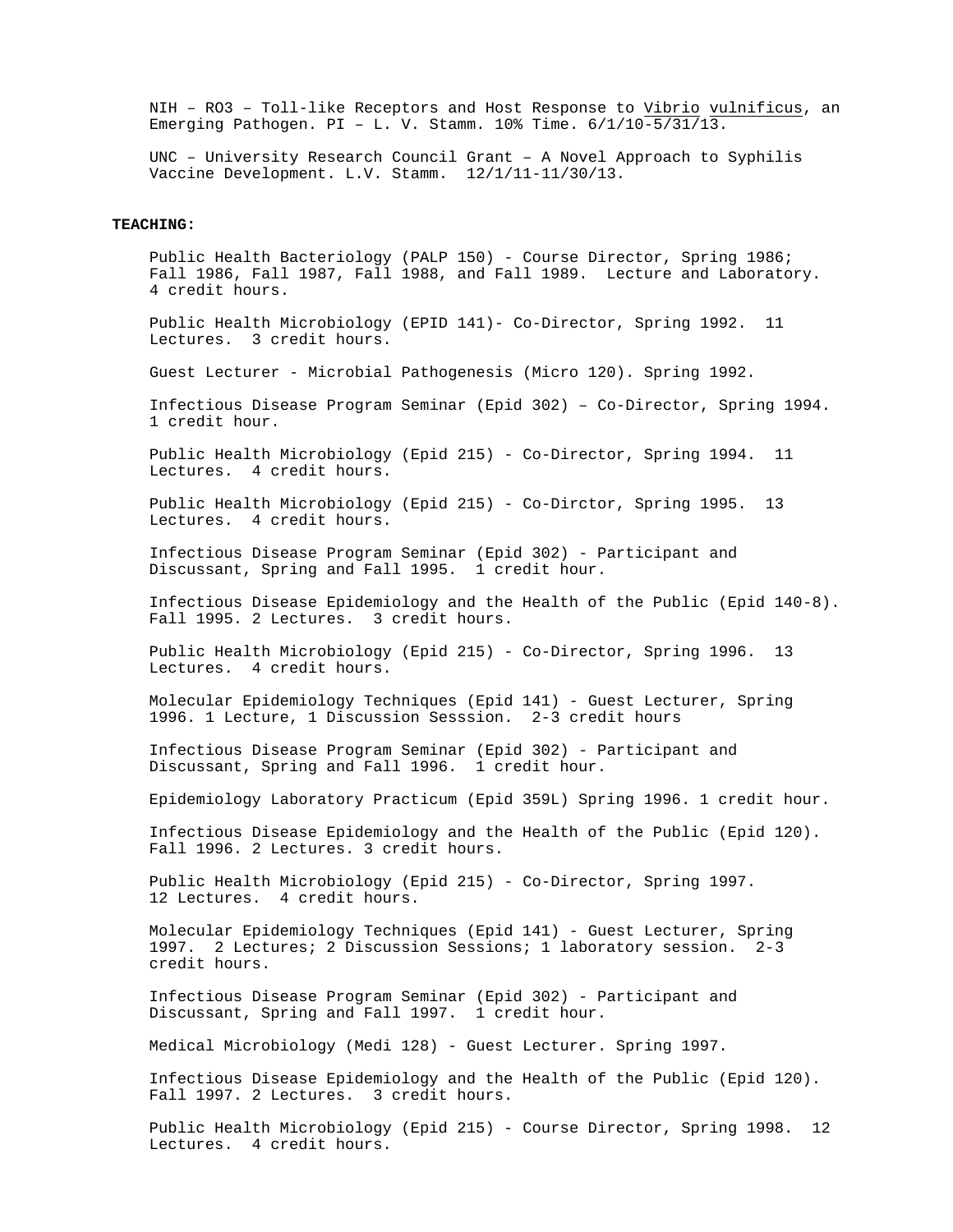Medical Microbiology (Medi 128) - Guest Lecturer. Spring 1998.

Molecular Epidemiology Techniques (Epid 120) - Guest-Lecturer, Spring 1998. 2 lectures; 2 Discussion Sessions; l laboratory session. 2-3 credit hours.

Infectious Disease Program Seminar (Epid 302) - Participant and Discussant, Spring 1998. 1 credit hour.

Teaching Internship (Epid 257) - Spring 1998. 2 credit hours.

Infectious Disease Epidemiology and the Health of the Public (Epid 120) - Fall 1998. 2 Lectures. 3 credit hours.

Emerging and Re-emerging Infectious Diseases (Epid 215) - Course Director, Spring 1999. 13 Lectures. 4 credit hours.

Medical Microbiology (Medi 128) - Guest Lecturer. Spring 1999.

Molecular Epidemiology Techniques (Epid 230) - Guest Lecturer, Spring 1999. 2 Lectures. 2 Discussion Sessions. 2-3 credit hours.

Infectious Disease Program Seminar (Epid 302) - Participant and Discussant, Spring 1999. 1 credit hour.

Emerging and Re-emerging Infectious Diseases (Epid 215) - Course Director, Spring 2000. 13 Lectures. 4 credit hours.

Medical Microbiology (Medi 128) - Guest Lecturer. Spring 2000.

Molecular Epidemiology Techniques (Epid 230) - Guest Lecturer, Spring 2000. 2 Lectures. 2 Discussion Sessions. 2-3 credit hours.

Infectious Disease Program Seminar (Epid 302) - Participant and Discussant, Spring 2000. 1 credit hour. Emerging and Re-emerging Infectious Diseases (Epid 215) - Course Director, Spring 2001. 13 Lectures. 4 credit hours.

Medical Microbiology (Medi 128) - Guest Lecturer. Spring 2001.

Molecular Epidemiology Techniques (Epid 230) - Guest Lecturer, Spring 2001. 2 Lectures. 1 Discussion Session. 2-3 credit hours.

Infectious Disease Program Seminar (Epid 302) - Participant and Discussant, Spring 2001. 1 credit hour.

Emerging and Re-emerging Infectious Diseases (Epid 215) - Course Director, Spring 2002. 13 Lectures. 4 credit hours.

Medical Microbiology (Medi 128) - Guest Lecturer. Spring 2002.

Molecular Epidemiology Techniques (Epid 230) - Guest Lecturer, Spring 2002. 2 Lectures. 1 Discussion Session. 2-3 credit hours.

Infectious Disease Program Seminar (Epid 302) - Participant and Discussant, Spring 2002. 1 credit hour.

Emerging and Re-emerging Infectious Diseases (Epid 215) - Course Director, Spring 2003. 13 Lectures. 4 credit hours.

Medical Microbiology (Medi 128) - Guest Lecturer. Spring 2003.

Molecular Epidemiology Techniques (Epid 230) - Guest Lecturer, Spring 2003. 2 Lectures. 1 Discussion Session. 2-3 credit hours.

Medical Microbiology (Medi 128) - Guest Lecturer. Spring 2004.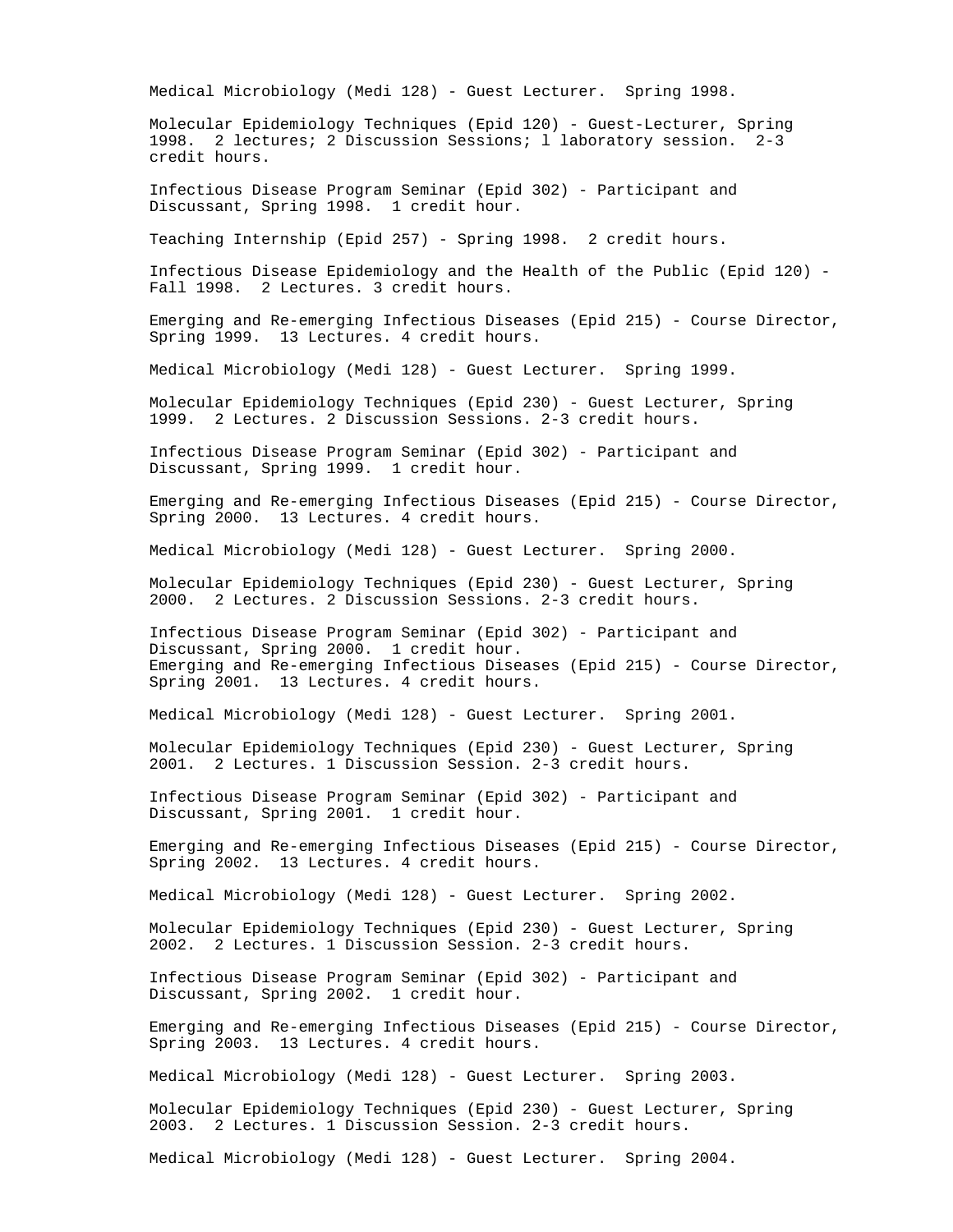Emerging and Re-emerging Infectious Diseases (Epid 215) - Course Director, Spring 2005. 13 Lectures. 4 credit hours.

Medical Microbiology (Medi 128) - Guest Lecturer. Spring 2005.

Molecular Techniques for Public Health Research (Epid 230) - Course Director. Fall 2005. 2 credit hours.

Emerging and Re-emerging Infectious Diseases (Epid 215) - Course Director, Spring 2006. 13 Lectures. 4 credit hours.

Molecular Techniques for Public Health Research (Epid 745) - Course Director. Fall 2006. 2 credit hours.

Emerging and Re-emerging Infectious Diseases (Epid 751) - Course Director, Spring 2007 & Spring 2008. 13 Lectures. 4 credit hours.

Molecular Techniques for Public Health Research (Epid 745) - Course Director. Fall 2008. 2 credit hours.

Emerging and Re-emerging Infectious Diseases (Epid 751) - Course Director, Spring 2009. 13 Lectures. 4 credit hours.

Emerging and Re-emerging Infectious Diseases (Epid 690-003) – Course Director, Spring 2010, 2011, 2012. 12 Lectures. 3 credit hours.

Emerging and Re-emerging Infectious Diseaes. (Epid 751) – Course Director, Fall 2013, 2014, 2015, and 2016. 13 Lectures. 3 credit hours.

### **ADVISING/ MENTORING/ SUPERVISING**

**M.P.H. Student Advisees** (Dept. Parasitology & Laboratory Practice):

Phillis Ling John Triplett, M.D. Joel Rubenstein Yumiko Hayes Robert Barlow Danielle Laborde Michael Watterson Mary Whittle Dana Garrison Lorraine Everitt Todd Adams

**M.P.H./M.S.P.H Student Advisees** (Dept. Epidemiology)

| Christina Stovall - M.S.P.H.     | Fall semester 1991    |
|----------------------------------|-----------------------|
| Alice Kulik - M.P.H.             | Fall semester 1992    |
| Brian Sebastian - M.P.H.         | Completed Summer 1996 |
| Matt Price - M.S.P.H.            | Completed Fall 1999   |
| Penelope Padgett, Ph.D. - M.P.H. | Completed Fall 1998   |
| Abigail Wallis - M.S.P.H.        | Fall semester 2000    |
| Steven Valeika, DVM - Ph.D.      | Fall semester 2002    |
|                                  |                       |

**Committee Member for Dr.P.H. Candidates** (Dept. Parasitology & Laboratory Practice):

Matthew Arduino Frances Downes Dean Erdman Scott Zimmerman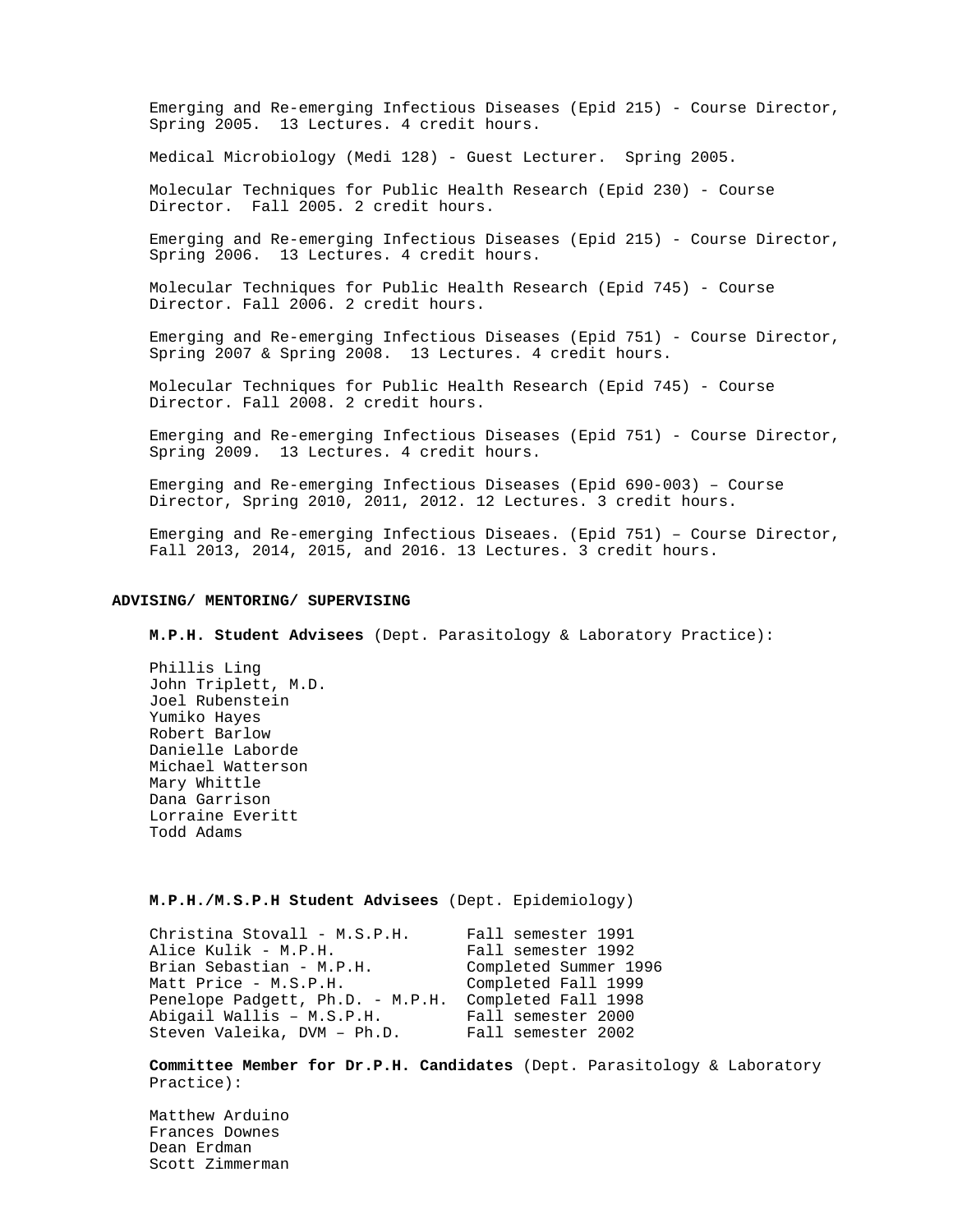John Ridderhof Wanda Jones Roy Almeida Terri Whitmore

# **Committee Member for Ph.D. Candidates:**

| Advisor/Committee Chair, Dept.Parasitology |  |  |  |  |
|--------------------------------------------|--|--|--|--|
| Dept. Parasitology & Laboratory Practice   |  |  |  |  |
| Dept. Parasitology & Laboratory Practice   |  |  |  |  |
| Dept. Parasitology & Laboratory Practice   |  |  |  |  |
| Dept. Parasitology & Laboratory Practice   |  |  |  |  |
| Dept. Environmental Sciences & Engineering |  |  |  |  |
| Dept. Environmental Sciences & Engineering |  |  |  |  |
| Research Advisor & Committee Chair, Dept.  |  |  |  |  |
| Microbiology & Immunology                  |  |  |  |  |
| N.C. State University (Veterinary School)  |  |  |  |  |
| Dept. Epidemiology                         |  |  |  |  |
| Dept. Epidemiology                         |  |  |  |  |
| Dept. Epidemiology                         |  |  |  |  |
| Dept. Epidemiology                         |  |  |  |  |
| Dept. Environmental Sciences & Engineering |  |  |  |  |
| Dept. Biology (Ecology Curriculum)         |  |  |  |  |
| Dept. Epidemiology                         |  |  |  |  |
| Dept. Environmental Sciences & Engineering |  |  |  |  |
| Dept. Environmental Sciences & Engineering |  |  |  |  |
| Dept. Environmental Sciences & Engineering |  |  |  |  |
| Dept. Environmental Sciences & Engineering |  |  |  |  |
| Dept. Environmental Sciences & Engineering |  |  |  |  |
| Dept. Environmental Sciences & Engineering |  |  |  |  |
| Dept. Environmental Sciences & Engineering |  |  |  |  |
|                                            |  |  |  |  |

### **Committee Member for Masters Candidates:**

| Michael Folan | Dept. Environmental Sciences & Engineering |  |  |
|---------------|--------------------------------------------|--|--|
| Kirk Huslage  | Dept. Environmental Sciences & Engineering |  |  |

## **Postdoctoral Associates**

| Robert Sisk, Ph.D.      | February 1992 - June 1993.    |
|-------------------------|-------------------------------|
| Shermalyn Greene, Ph.D. | October 1995 - August 1998.   |
| Sherrice Allen, Ph.D.   | January 2001 - December 2001. |

### **Technicians Funded and Supervised (1987 - 2012)**

Eloise Parrish, M.S. Jonathan Frye, B.S. Natalie Young, B.S. Heather Bergen, B.S. Jennifer Card, B.S. Rebecca Drapp, B.S.

### **Student Assistants Funded and Supervised (1995 - Present)**

| Larissa Shepanski   | NC State University        |                                          |
|---------------------|----------------------------|------------------------------------------|
| Matt Price          | UNC-CH, Dept. Epidemiology |                                          |
| Penelope Padgett    | UNC-CH, Dept. Epidemiology |                                          |
| Alex Shangraw       | UNC-CH, Dept. Epidemiology |                                          |
| Sahadev Shankarappa |                            | UNC-CH, Dept. Health Policy & Management |

### **UNIVERSITY COMMITTEES/SERVICE:**

1986 - 1987 School of Public Health Safety Committee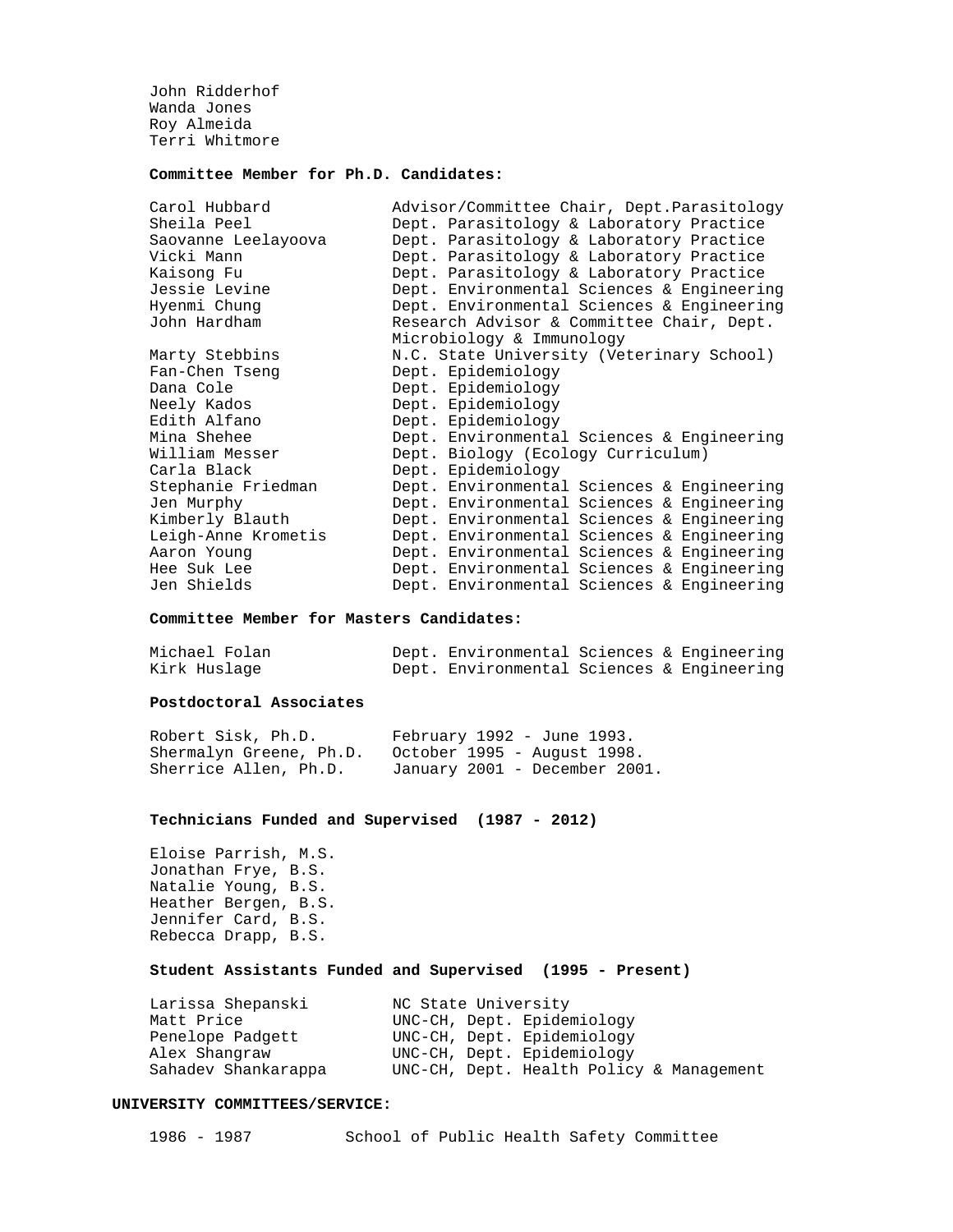| $1987 - 1988$    | Subcommittee on Teaching/Curriculum for Program in<br>Health Promotion and Disease Prevention |
|------------------|-----------------------------------------------------------------------------------------------|
| $1987 - 1990$    | School of Public Health Awards Committee                                                      |
| 1987             | Alumni Survey Committee (Department)                                                          |
| 1987             | Curriculum Development Committee (Department)                                                 |
| 1987 - 1990      | Policy and Procedures Committee (Department)                                                  |
| $1988 - 1989$    | School of Public Health Infectious Disease Task                                               |
|                  | Force                                                                                         |
| $1988 - 1989$    | Search Committee for Chair for Parasitology &                                                 |
|                  | Laboratory Practice (Department)                                                              |
| $1989$ - Present | Controlled Substances Officer (Department)                                                    |
| 1990 - 1994      | Admissions Committee (Department)                                                             |
| $1990 - 1992$    | Search Committee for Department of Epidemiology for                                           |
|                  | Assistant Professor Position (Infectious Disease                                              |
|                  | Program)                                                                                      |
| $1992 - 1993$    | School of Public Health Ad Hoc Appointment and                                                |
|                  | Promotions Policy Review Committee                                                            |
| 1995 - 1996      | Faculty Development Committee (Department)                                                    |
| $1990 - 2004$    | Laboratory Committee (Department)                                                             |
| 1997 - 2000      | UNC Faculty Council (Alternate)                                                               |
| $1997$ - Present | Delta Omega Honary Public Health Society (Theta                                               |
|                  | Chapter) - Liaison for Epidemiology                                                           |
| $1998 - 1999$    | Delta Omega Theta Chapter - Secretary                                                         |
| $1999 - 2000$    | Delta Omega Theta Chapter - Vice President                                                    |
| 2003             | Admissions Committee (Department)                                                             |
| 2004-Present     | Graduate Studies Committee (Department)                                                       |
| 2006             | Health Sciences Library Task Force (School)                                                   |
| 2006-Present     | GSC Faculty Chair for Student Awards (Department)                                             |
| 2006-2007        | Judge SPH Monthly Student Poster Contest                                                      |
|                  | (Department/School)                                                                           |
| 2006-2007        | Invited Abstract Reviewer- 8th Annual Women's Health                                          |
|                  | Research Day                                                                                  |
| 2006-Present     | Equal Opportunity Officer (Department)                                                        |
| 2011-Present     | Kark Distinguished TA Award Committee (Department)                                            |

# **SERVICE & OTHER ACTIVITIES:**

Research Consultant- Burroughs Wellcome Co.- Research Triangle Park, NC 4/83-12/85

Peer Reviewer for Grant Applications:

United States Department Agriculture – NRI Competitive Grants Program

North Carolina Biotechnology Center

American Social Health Association

U.S. Department of Veteran Affairs

 NIAID Special Review Committee for RFA 94-AI-08-Immune Responses to Lyme Disease Infection and Vaccination. June 13-14, 1994.

NIH Special Ad Hoc Reviewer, Summer 1994.

NIAID Special Emphasis Program Project Review Panel, Fall 1998.

NIH Special Ad Hoc Reviewer BM1 Study Section, June 1999.

The Wellcome Trust (London, UK). Wellcome Programme Grant. Spring, 2000.

The Wellcome Trust (London, UK). Wellcome Fellowship Training Grants, Spring 2009 & Fall 2014.

Graduate Molecular Biology/Faculty Review Board Member (Salem